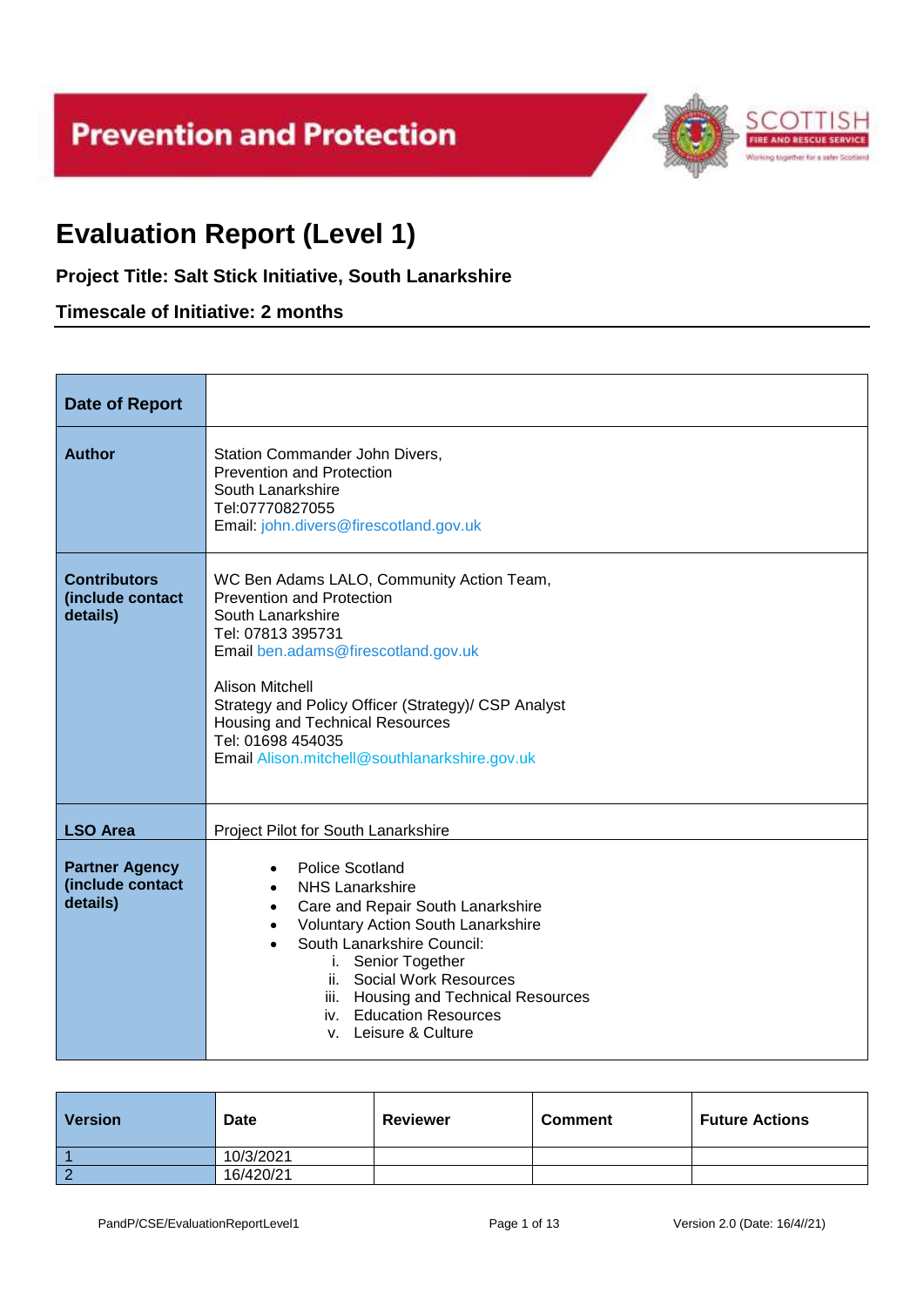| <b>Project Details</b><br>Please write a brief overview<br>of your project including the<br>identified need    | Due to the Covid-19 pandemic, it has been more important than ever this year to<br>protect those most vulnerable to trips and falls and protect the NHS. Over the<br>winter months, the NHS is normally dealing with flu and other serious health<br>conditions along with a high number of incidences of trips and falls.<br>South Lanarkshire SFRS are members of South Lanarkshire Unintentional Injuries                                                                                                                                                                                                                                                                         |
|----------------------------------------------------------------------------------------------------------------|--------------------------------------------------------------------------------------------------------------------------------------------------------------------------------------------------------------------------------------------------------------------------------------------------------------------------------------------------------------------------------------------------------------------------------------------------------------------------------------------------------------------------------------------------------------------------------------------------------------------------------------------------------------------------------------|
| (Include timescales. When<br>did the initiative start?<br>Expected duration and is it<br>ongoing or complete?) | Group (UIG) whose aim is to provide a collaborative and coherent approach to<br>keeping people safe, by coordinating and overseeing the development of the<br>relevant actions as set out within the Community Safety Partnership's Performance<br>Framework:                                                                                                                                                                                                                                                                                                                                                                                                                        |
|                                                                                                                | 1. Bringing relevant partners together to promote and improve the monitoring<br>and analysis of unintentional injuries within South Lanarkshire and to<br>develop an appropriate and coordinated response                                                                                                                                                                                                                                                                                                                                                                                                                                                                            |
|                                                                                                                | 2. Ensuring effective development, delivery and review of services to prevent<br>unintentional injuries                                                                                                                                                                                                                                                                                                                                                                                                                                                                                                                                                                              |
|                                                                                                                | The scope of responsibility of the UIG is to agree actions to effectively and<br>efficiently tackle priorities to reduce unintentional injuries, particularly those aged 5<br>years and under and 65 years and over.                                                                                                                                                                                                                                                                                                                                                                                                                                                                 |
|                                                                                                                | The SFRS Group Commander responsible for Prevention & Protection Chairs the<br>UIG, other partners involved are:                                                                                                                                                                                                                                                                                                                                                                                                                                                                                                                                                                     |
|                                                                                                                | <b>Police Scotland</b><br><b>NHS Lanarkshire</b><br>$\bullet$<br>Care and Repair South Lanarkshire<br>٠<br>Voluntary Action South Lanarkshire (VASLAN)<br>$\bullet$<br>South Lanarkshire Council:<br>$\bullet$<br>vi. Seniors Together<br>vii. Social Work Resources<br>viii. Housing and Technical Resources<br>ix. Education Resources<br>x. Leisure & Culture                                                                                                                                                                                                                                                                                                                     |
|                                                                                                                | An Unintentional Injury is "physical damage that results when an individual is<br>suddenly subjected to a trauma. They are largely viewed as predictable and<br>preventable and are categorised by their main causal link."1 Unintentional injuries<br>are significant public health issues and they can be life-changing and life-<br>threatening.                                                                                                                                                                                                                                                                                                                                  |
|                                                                                                                | The salt stick initiative aims to prevent trips and falls over the winter months and<br>originated from the community group Seniors Together. They provided the UIG<br>with first-hand information on how older adults, who are themselves aware that<br>they are most likely to experience a trip or fall within the parameters of their own<br>garden in winter, often feel trapped, even when public pavements on the outside<br>have been suitably gritted. The salt sticks can be easily stored at the back of a<br>door to help them quickly de-ice icy steps and paths to allow them to get to garden<br>gates or wheelie bins, they are also refillable and can be recycled. |
|                                                                                                                | Funding for the salt stick initiative was secured in 2019 and Seniors Together<br>along with SL Leisure and Culture assisted with the distribution. The initial and<br>limited feedback from Seniors Together and SL Leisure and Culture was positive<br>and the UIG unanimously agreed to promote and support the initiative moving<br>forward to the next year. Funding was approved by the Safer South Lanarkshire                                                                                                                                                                                                                                                                |
|                                                                                                                | Board via its Community Safety Partnership Budget in November 2020 to extend<br>the salt stick initiative.                                                                                                                                                                                                                                                                                                                                                                                                                                                                                                                                                                           |

**.** 

PandP/CSE/EvaluationReportLevel1 **Page 2 of 13** Version 2.0 (Date: 16/4//21)  $<sup>1</sup>$  National Strategic Assessment for Unintentional Harm, Building Safer Communities, 2017</sup>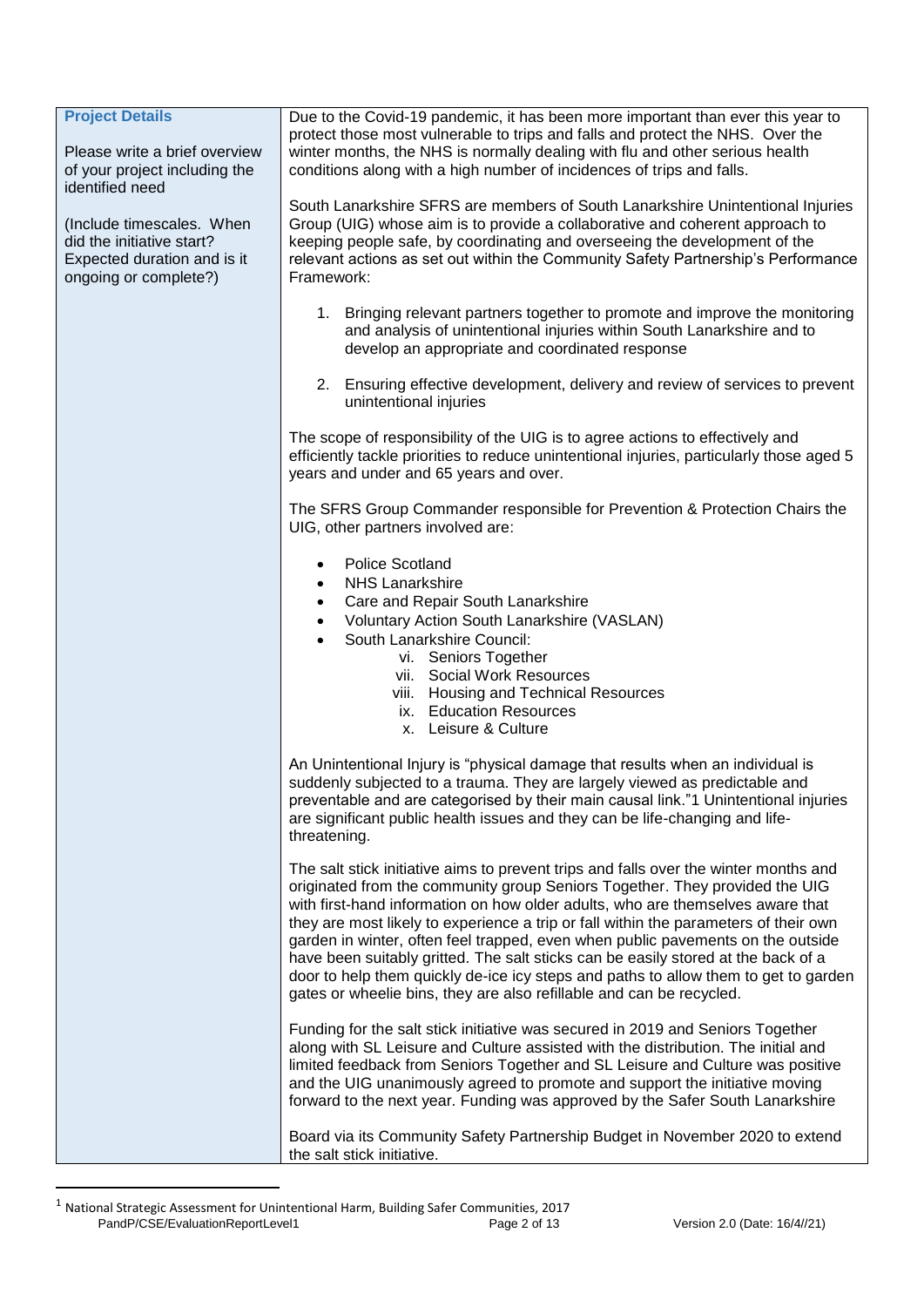| The salt stick initiative ran from the period of 11/12/20 to 31/01/21, evaluation<br>feedback has primarily been through individual user feedback and additional group<br>feedback from a wide variety of partner organisations involved in the distribution. |
|---------------------------------------------------------------------------------------------------------------------------------------------------------------------------------------------------------------------------------------------------------------|
| Data contained within this report has come from quantitative and qualitive sources<br>including local engagement, questionnaires, conversations, observations, and<br>feedback from the Safer South Lanarkshire UIG.                                          |
| <sup>1</sup> National Strategic Assessment for Unintentional Harm, Building Safer Communities, 2017                                                                                                                                                           |
|                                                                                                                                                                                                                                                               |

| What we said we would do<br>What were the intended<br>outcomes? Refer to local or<br>national priorities. For<br>example, Local Fire Plan,<br>SOA, strategic priorities.<br>Also, refer to your Project<br>Planning Checklist and list the<br>outcomes you detailed there | This initiative aligns with the work of South Lanarkshire UIG and South<br>Lanarkshire's Community Safety Partnership's Strategic priority to reduce<br>unintentional injuries in the home environment and to protect those identified as<br>most vulnerable. The initiative also aligns with the objectives of the Community<br>Safety Section within the South Lanarkshire Community Plan 2017-2027 and the<br>Building Safer Communities Unintentional Harm and Injury Executive Group (led<br>by Scottish Government) and is a collaboration of national and local partners<br>working together to reduce unintentional harm in Scotland for the under 5s and<br>over 65s. Unintentional Injuries is also a priority contained in the South Lanarkshire<br>Local Area Fire Plan. |
|---------------------------------------------------------------------------------------------------------------------------------------------------------------------------------------------------------------------------------------------------------------------------|--------------------------------------------------------------------------------------------------------------------------------------------------------------------------------------------------------------------------------------------------------------------------------------------------------------------------------------------------------------------------------------------------------------------------------------------------------------------------------------------------------------------------------------------------------------------------------------------------------------------------------------------------------------------------------------------------------------------------------------------------------------------------------------|
|                                                                                                                                                                                                                                                                           | This initiative also links in with NHS Optimising Older People's Quality of Life<br>Outcomes Framework: http://www.healthscotland.scot/media/1159/optimising-<br>older-people-quality-of-life-strategic-outcomes-model-08-14.pdf of decreased<br>levels of social isolation and staying health, active and independent for as long as<br>possible.                                                                                                                                                                                                                                                                                                                                                                                                                                   |
|                                                                                                                                                                                                                                                                           | The short-term outcomes the group were working towards were:                                                                                                                                                                                                                                                                                                                                                                                                                                                                                                                                                                                                                                                                                                                         |
|                                                                                                                                                                                                                                                                           | Improved partnership working by identifying enhanced ways of targeting<br>$\bullet$<br>individuals within the groups target audience.                                                                                                                                                                                                                                                                                                                                                                                                                                                                                                                                                                                                                                                |
|                                                                                                                                                                                                                                                                           | Individuals are identified by partners, and have received a salt stick to<br>$\bullet$<br>assist them walking within the curtilage of their home in icy conditions.                                                                                                                                                                                                                                                                                                                                                                                                                                                                                                                                                                                                                  |
|                                                                                                                                                                                                                                                                           | Older people have improved confidence and balance in walking and feel<br>$\bullet$<br>safer underfoot.                                                                                                                                                                                                                                                                                                                                                                                                                                                                                                                                                                                                                                                                               |
|                                                                                                                                                                                                                                                                           | Decreased social isolation and positive mental health and wellbeing<br>$\bullet$<br>optimised.                                                                                                                                                                                                                                                                                                                                                                                                                                                                                                                                                                                                                                                                                       |
|                                                                                                                                                                                                                                                                           | Staying healthy, active and independent for as long as possible.                                                                                                                                                                                                                                                                                                                                                                                                                                                                                                                                                                                                                                                                                                                     |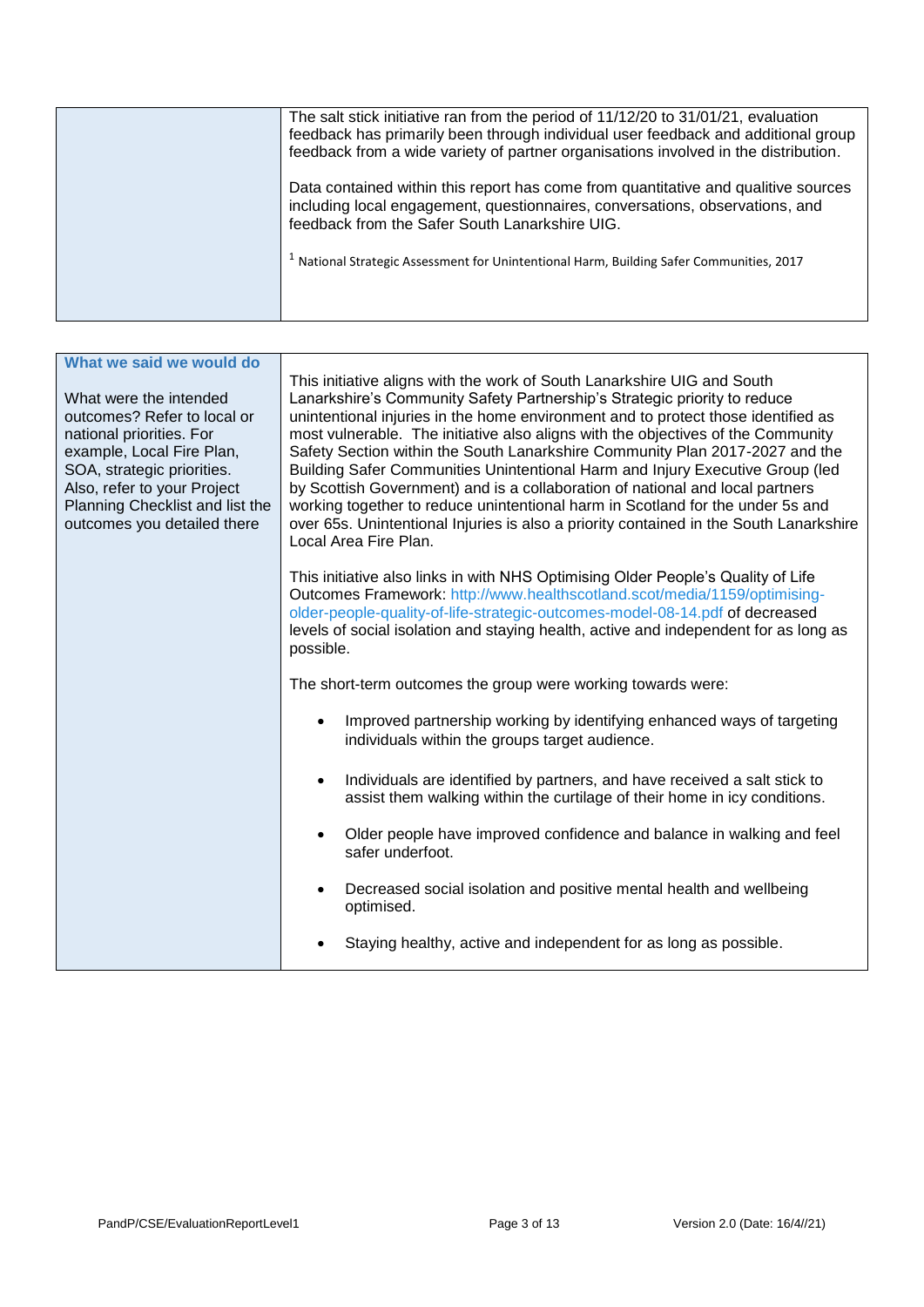### **What actually happened**

Refer to your Project Planning Checklist and detail the activities you have delivered during this period. Include the main activities you undertook that contributed towards achieving your outcomes such as events held, resources developed, research undertaken, partnerships established and the numbers of people your activities reached.

A careful and meticulous approach was taken with the sourcing of the salt sticks in ensuring 'best value'. This allowed the UIG to purchase 1620 salt sticks whilst saving £824 from the quote from the previous year's supplier. It was agreed that SFRS would store the salt sticks and manage and assist with the distribution across all 4 localities in South Lanarkshire. It was very encouraging and satisfying that all external partners from the UIG contributed with the distribution, Care & Repair, VASLAN, Police Scotland, Seniors Together, SL Sheltered Housing, SFRS & SL Leisure & Culture.

Individuals (over 65s) who received a salt stick were identified by partners existing service users such as Seniors Together, SL Leisure and Culture, VASLan and Care and Repair. All 1620 salt sticks were distributed by the end of January 2021 across all 4 localities reaching the very remote and rural communities in South Lanarkshire. Given the challenges being faced with national and local restrictions due to the pandemic and with the adverse weather in January, this has been a fantastic achievement by the group.

It is also worth noting that during the distribution of the salt sticks, many of the elderly individuals visited had very little face to face engagement with their families and communities because of national lockdown restriction. These brief visits have been very welcomed.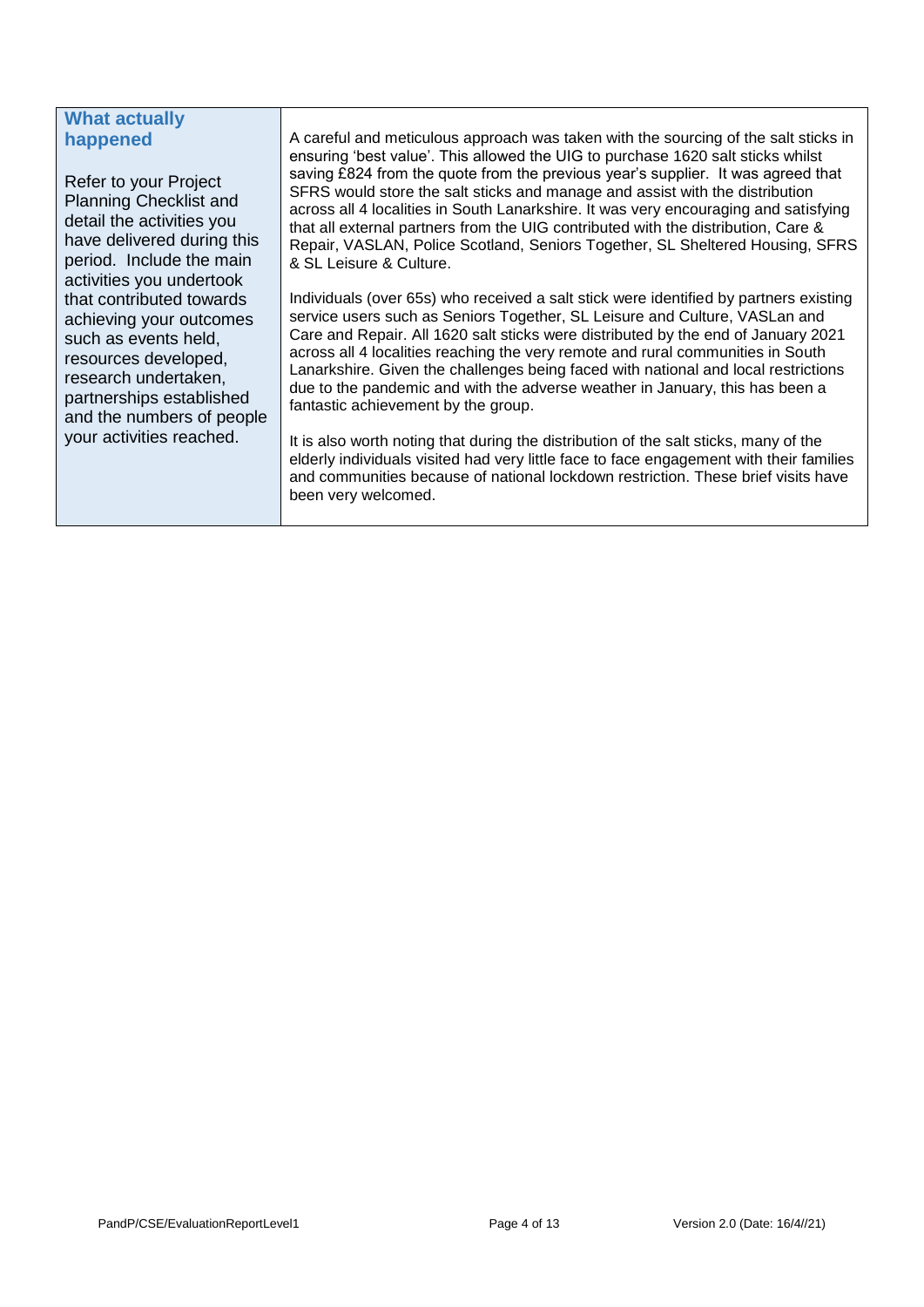### **What difference did we make? (describe Evaluation Methods)**

Refer to your Evaluation Plan and detail here information and evidence which demonstrates the progress you are making towards achieving each of your outcomes. Please focus your supporting evidence on the outcomes and indicators. This can include:

- Case studies
- Written evidence including quotations, letters and emails
- Press articles
- **Photographs**

Remember: outcomes are things that have made a difference and should include change words for example: improved, enhanced, better, more.

#### **Qualitative Data**

To date, qualitative feedback from partners on the salt stick initiative has been extremely positive. This was obtained during UIG meetings and from the SFRS community safety advocates along with a questionnaire that was completed by those who received a salt stick. In addition, an attached case study captures positive connections with an older adult, third sector volunteer and SFRS. This case study can be found in Appendix A.

Feedback from end users was mostly positive and is captured in salt stick initiative feedback form. Appendix B.

"Our group was delighted to be offered salt sticks through the Unintentional Injuries group and its partners. In all 200 salt sticks were distributed across the community to people in danger of a fall. Without exception these were gratefully received with thanks. We were asked by many recipients where the sticks came from and they asked us to pass on their thanks. This was a great initiative by all involved and as a group we would like to offer our thanks."

Feedback from the Third Sector via VASLan

The 5 short term outcomes set out in the planning stage of this initiative have already been achieved:

- 1. Individuals who were identified as being vulnerable have now received a salt stick to assist them walking in icy conditions which also contributed to a reduction on pressure to the NHS.
- 2. Older people have improved confidence and balance in walking
- 3. Improved partnership working by enhanced ways of targeting vulnerable individuals and working collaboratively.
- 4. Decreased social isolation and positive mental health and wellbeing was optimised.
- 5. Assisted in older people staying healthy, active and independent for as long as possible.

#### **Quantitative Data**

Quantitative data can be found in Appendix C.

#### **Breakdown of cost**

Each salt stick cost £2.11 and 1620 salt stick were purchased. This cost in total £3418.20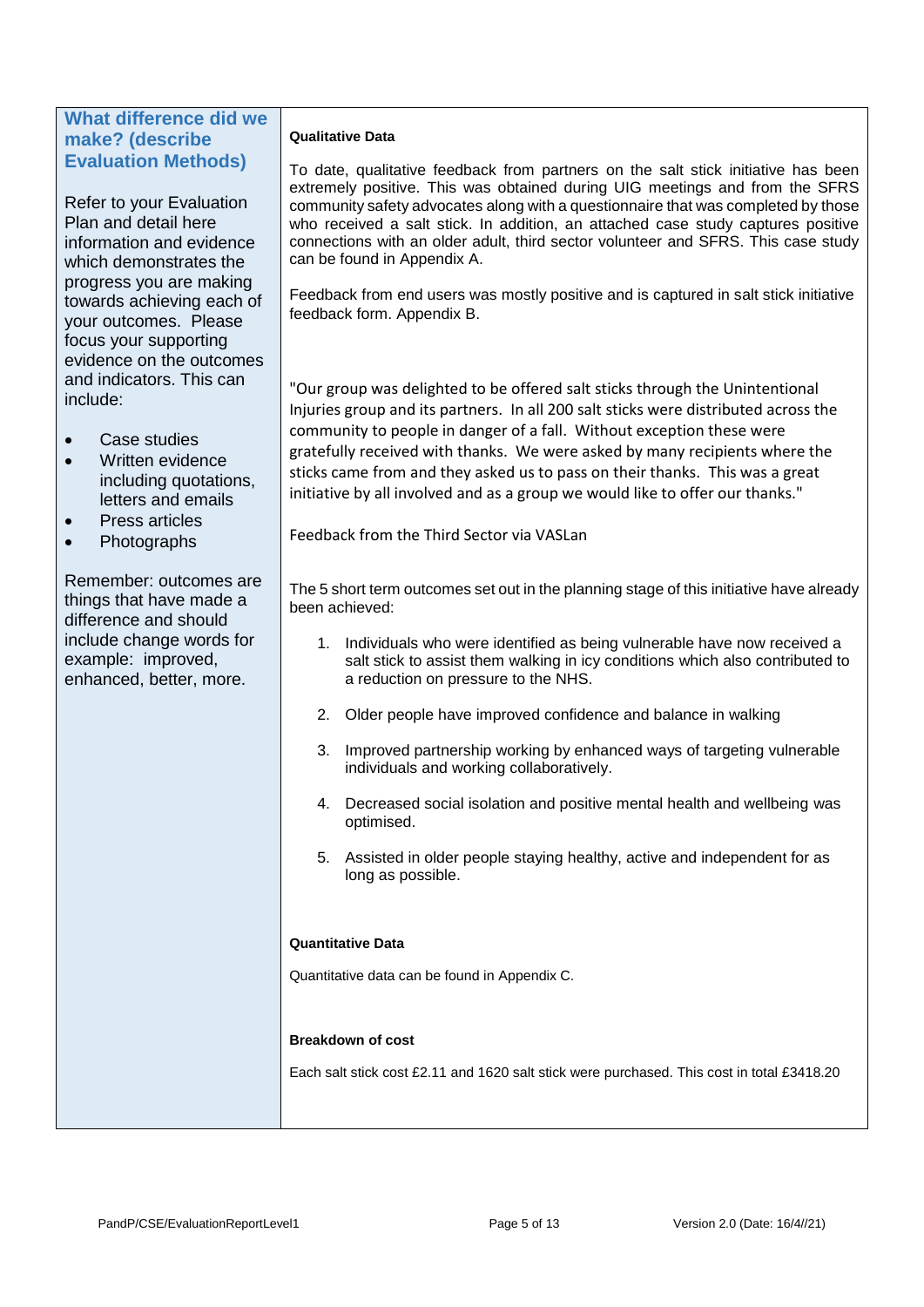| <b>Challenges and</b>                                                                                  |                                                                                                                                                                                                                                                                                                                                                                                                                                                                                     |
|--------------------------------------------------------------------------------------------------------|-------------------------------------------------------------------------------------------------------------------------------------------------------------------------------------------------------------------------------------------------------------------------------------------------------------------------------------------------------------------------------------------------------------------------------------------------------------------------------------|
| <b>Changes</b>                                                                                         | Due to timescales in sourcing and securing funding, the turnaround for purchasing<br>salt sticks was challenging. Peacock's salt (the approved supplier) was                                                                                                                                                                                                                                                                                                                        |
| Anything which did not go<br>as planned and either                                                     | instrumental in the acquirement of salt sticks in time for winter and could offer a<br>better price from last year's initiative (£824 savings)                                                                                                                                                                                                                                                                                                                                      |
| stopped or slowed<br>progress or perhaps forced<br>changes upon the project<br>should be recorded here | A better method for identifying those who would have greatest need for salt sticks<br>without duplication of these older people's details between partners, thus avoiding<br>people being offered salt sticks more than once. The salt sticks can be refilled and<br>reused and this should be reiterated when issued.                                                                                                                                                              |
|                                                                                                        | Covid impacted on the ability of some partner organisations to have direct access<br>to individuals, instead having to leave supplies at centres for distribution. Some of<br>the sticks distributed may have been allocated to other vulnerable individuals but<br>not necessarily older people (e.g. disabled, parent with young children, etc.). Also,<br>due to lockdown restrictions there was a limitation on the ability of those partners<br>to obtain individual feedback. |
|                                                                                                        | The evaluation form used for this initiative was not as comprehensive as first<br>thought. It has been identified that going forward this be redesigned to allow a<br>more detailed evaluation to be carried out.                                                                                                                                                                                                                                                                   |
| <b>Strengths</b>                                                                                       |                                                                                                                                                                                                                                                                                                                                                                                                                                                                                     |
|                                                                                                        | This is an innovative initiative, which is inexpensive but can have a major impact<br>for individuals to remain independent and stay safe within their home and within its<br>general vicinity.                                                                                                                                                                                                                                                                                     |
|                                                                                                        | The strong partnership working has highlighted many ways in which to reach and<br>engage further within the community to promote community safety and prevent<br>unintentional injuries.                                                                                                                                                                                                                                                                                            |
|                                                                                                        | Although timescales were tight to source, procure and distribute the salt sticks as<br>winter was fast approaching in November, the commitment and effort from all<br>external partners was outstanding.                                                                                                                                                                                                                                                                            |
|                                                                                                        |                                                                                                                                                                                                                                                                                                                                                                                                                                                                                     |

| <b>Learning Points</b>                                                                 |                                                                                                                                                                                                                                                                                                                                                                                                                                                                                                                                                                                                                                                                                                                                     |
|----------------------------------------------------------------------------------------|-------------------------------------------------------------------------------------------------------------------------------------------------------------------------------------------------------------------------------------------------------------------------------------------------------------------------------------------------------------------------------------------------------------------------------------------------------------------------------------------------------------------------------------------------------------------------------------------------------------------------------------------------------------------------------------------------------------------------------------|
| Please use this section to<br>highlight:                                               | Earlier engagement in sourcing funding and acquiring salt sticks will better ensure<br>receipt of these in time for winter 2021-22. This has already been recognised and<br>work has begun to secure this.                                                                                                                                                                                                                                                                                                                                                                                                                                                                                                                          |
| • Key learning points<br>during the period<br>Unexpected outcomes                      | It has been identified that there is a need for a review of the evaluation template to<br>improve the quality and value of data gathered to inform future analysis,<br>evaluation, and to further refine our targeting going forward.                                                                                                                                                                                                                                                                                                                                                                                                                                                                                               |
| positive or negative<br>• An assumption that has<br>been proven or                     | Partners should be encouraged to provide a higher return of evaluation forms to<br>improve the quality and value of data gathered to inform future analysis,<br>evaluation, and to further refine our targeting going forward.                                                                                                                                                                                                                                                                                                                                                                                                                                                                                                      |
| challenged<br>• Anything you will do<br>differently going forward<br>with your project | The group has recognised that due to COVID-19 it must alter the way that we<br>engage with our target audience. A short life working group had previously been<br>established and it had identified Facebook as the correct social media platform to<br>use. It is predicted that the working group will have a finished product which will be<br>presented at the next UIG meeting on the 29 <sup>th</sup> March 2021. This will provide the<br>group new opportunities to reach and engage further into our communities than<br>ever before, promoting community safety. It is anticipated that this platform will be<br>used to promote the initiative next year and engage with the end users to assist<br>with the evaluation. |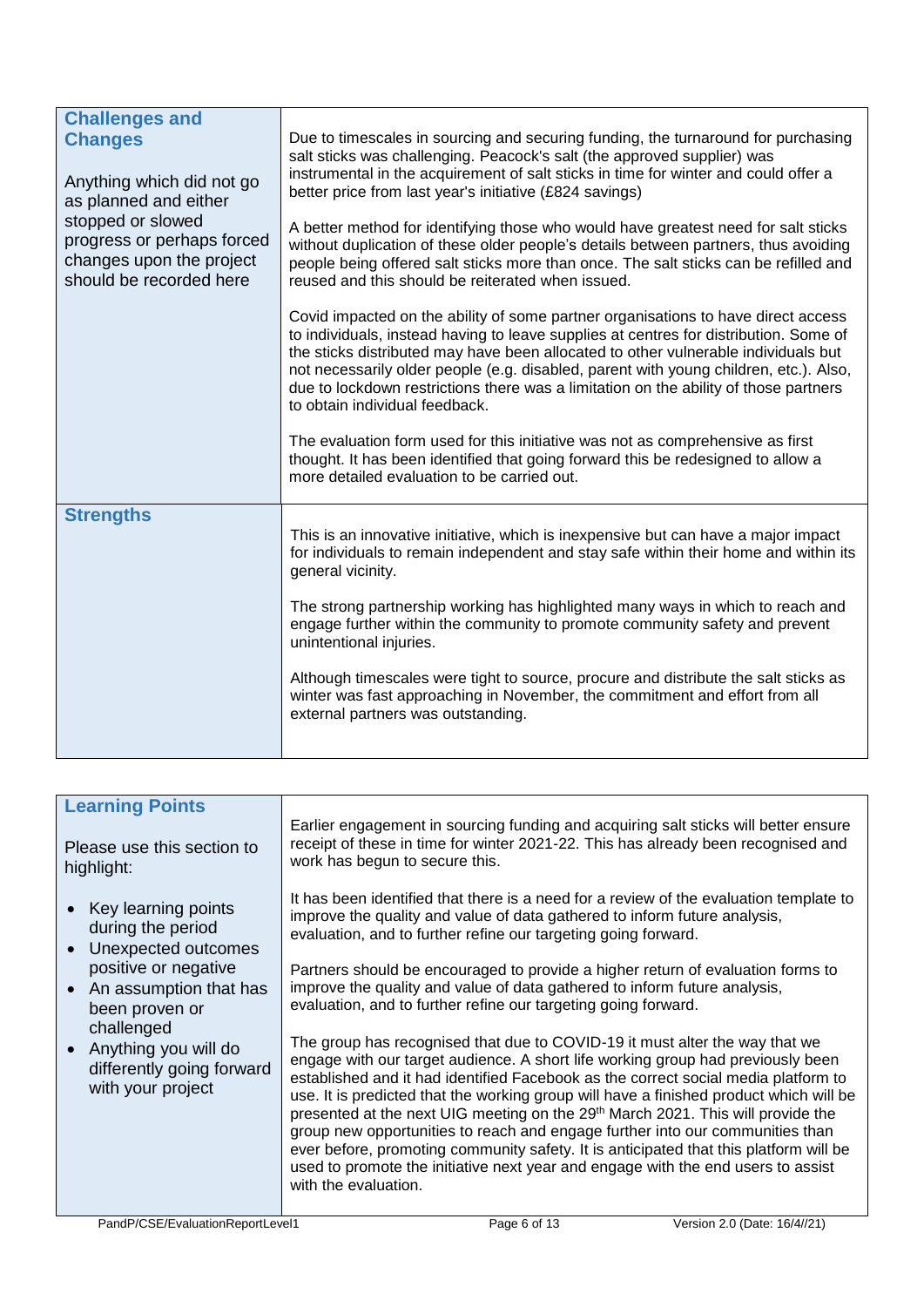| <b>Anything else you wish</b><br>to add<br>This can be for anything<br>else which you wish to add<br>but there has not been an<br>appropriate place for thus<br>far | The excellent collaborative working between partners and SFRS brought contact<br>to those people in community that were socially isolated and encountering<br>loneliness. It also provides an opportunity for external partners to re-engage with<br>service users that had dropped off throughout the pandemic. |
|---------------------------------------------------------------------------------------------------------------------------------------------------------------------|------------------------------------------------------------------------------------------------------------------------------------------------------------------------------------------------------------------------------------------------------------------------------------------------------------------|
|                                                                                                                                                                     |                                                                                                                                                                                                                                                                                                                  |

| <b>Recommendations</b><br>What do you want to<br>happen now? | • That this be shared as an Example of Good Practice across the SFRS<br>• A briefing provided to Comms. as a 'Good News' Story |
|--------------------------------------------------------------|--------------------------------------------------------------------------------------------------------------------------------|
|--------------------------------------------------------------|--------------------------------------------------------------------------------------------------------------------------------|

| <b>Future Plans/next</b><br><b>steps</b>                                                                     | Investigate the possibility of further funding to be put in place in order that this<br>$\bullet$<br>initiative can be expanded in 2022                                                                                                                                                                                                                                                                                                                                                                                                  |
|--------------------------------------------------------------------------------------------------------------|------------------------------------------------------------------------------------------------------------------------------------------------------------------------------------------------------------------------------------------------------------------------------------------------------------------------------------------------------------------------------------------------------------------------------------------------------------------------------------------------------------------------------------------|
|                                                                                                              | Share Evaluation Report with the South Lanarkshire UIG, Safer South<br>$\bullet$<br>Lanarkshire steering group, Safer South Lanarkshire Board and South<br>Lanarkshire Community Safety Partnership and other Partners who<br>participated in the initiative.                                                                                                                                                                                                                                                                            |
|                                                                                                              | As a group, consideration of a more targeted distribution in 2021. E.g. we<br>$\bullet$<br>know people are at greater risk the older they are not only of sustaining an<br>injury but also of death arising from a fall, we know women are at greater risk<br>than men, and we know that people in deprived areas are at greater risk.                                                                                                                                                                                                   |
| <b>Appendices/</b>                                                                                           |                                                                                                                                                                                                                                                                                                                                                                                                                                                                                                                                          |
| <b>Documentation</b>                                                                                         | Appendix A (Case Study CAT)<br>Τ.                                                                                                                                                                                                                                                                                                                                                                                                                                                                                                        |
| <b>Learning packages</b>                                                                                     |                                                                                                                                                                                                                                                                                                                                                                                                                                                                                                                                          |
| Please list any<br>supplementary evidence of<br>your evaluation e.g.<br>photos, reports, statistical<br>data | My role as a Community Safety Advocate is centred around providing fire safety<br>advice and improving the outcomes for members of the public.<br>Whilst carrying out a Home Fire Safety Visit (HFSV) to an elderly lady, I identified<br>that she would benefit from a Salt Stick. The visit was scheduled for first thing in<br>the morning and her paths were still very lcey. I had to use the Salt Stick to get to<br>the front door safely. I carried out the HFSV then I was able to introduce the<br>occupier to the Salt Stick. |
|                                                                                                              | She found it easy to use and was happy that it could be refilled. She explained to<br>me that she was reluctant to empty her bins in the winter due to the lcy paths and<br>this Salt Stick would greatly increase her confidence.<br>I also explained that we could make a referral for her to have hand rails fitted to<br>her front door so that she would be safer when entering and exiting her property.                                                                                                                           |
|                                                                                                              | I have given the Salt Sticks to a number of members of the public at HFSVs and<br>on behalf of partner agencies and the response has been overwhelmingly positive.<br>I think that the Salt Stick initiative is a fantastic campaign with so many benefits.<br>Enabling older people to live longer and more independently in their own homes.                                                                                                                                                                                           |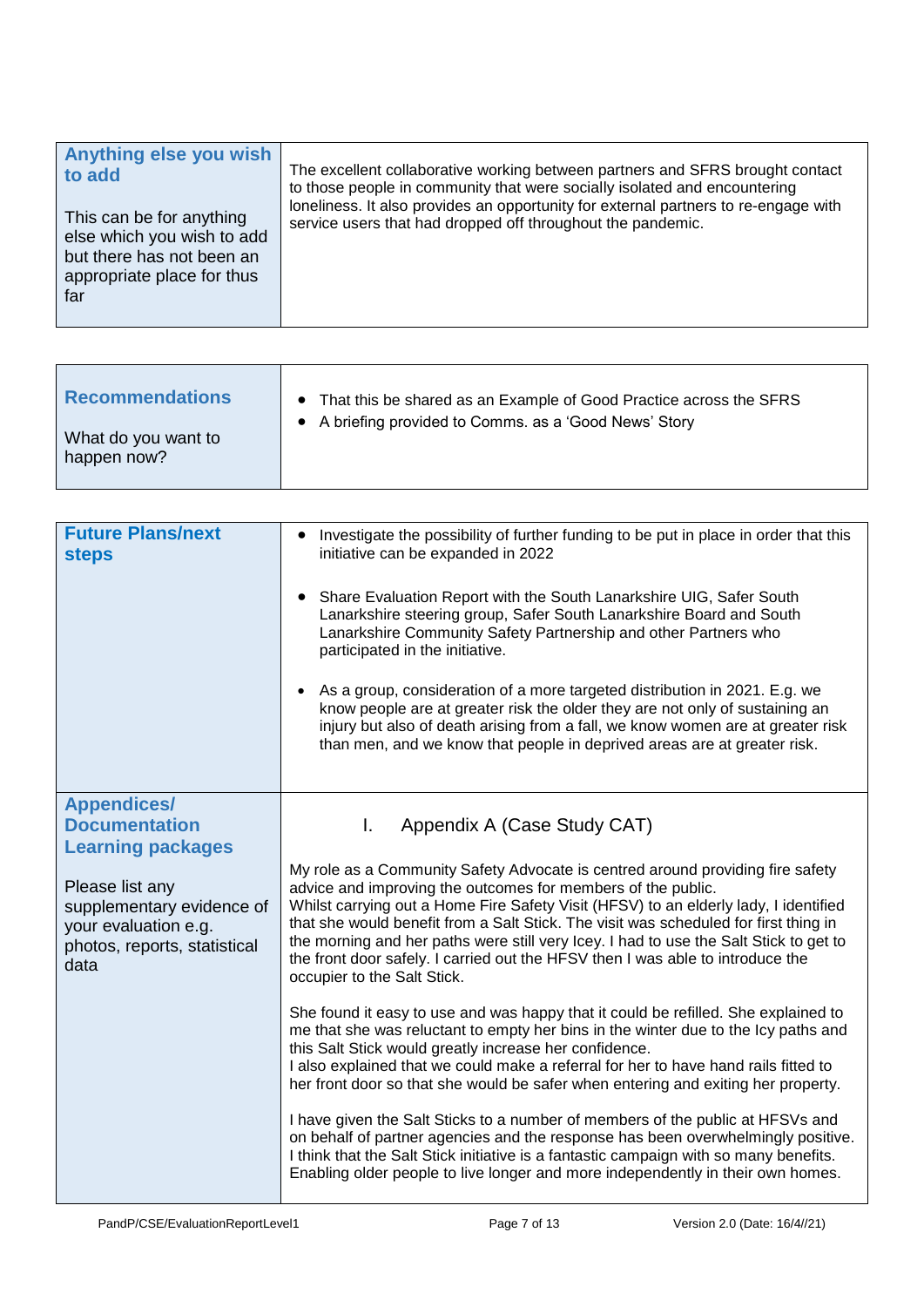## II. Appendix B (Responder quotes and Feedback forms)

#### **Responder Quotes**

"Makes a huge difference. She feels safer especially as she has had knee and hip replacements."

"Even the thought of having it makes her feel safer."

"I would question whether or not, in its current form, it is value for money. Many in the 'older' bracket are in good/reasonable health and have good or above income levels"

> "It will help so much as I've recently fallen."

"Black ice outside my property, I appreciate the help."

"Great, I needed it to clear my wheelchair ramp."

"Great wee item, and I love that it can also be refilled!"

"Very easy to use, very beneficial. A pleasant surprise and I'm grateful that you're thinking of older people."

"His mobility isn't great and it will make a difference to him just accessing his car."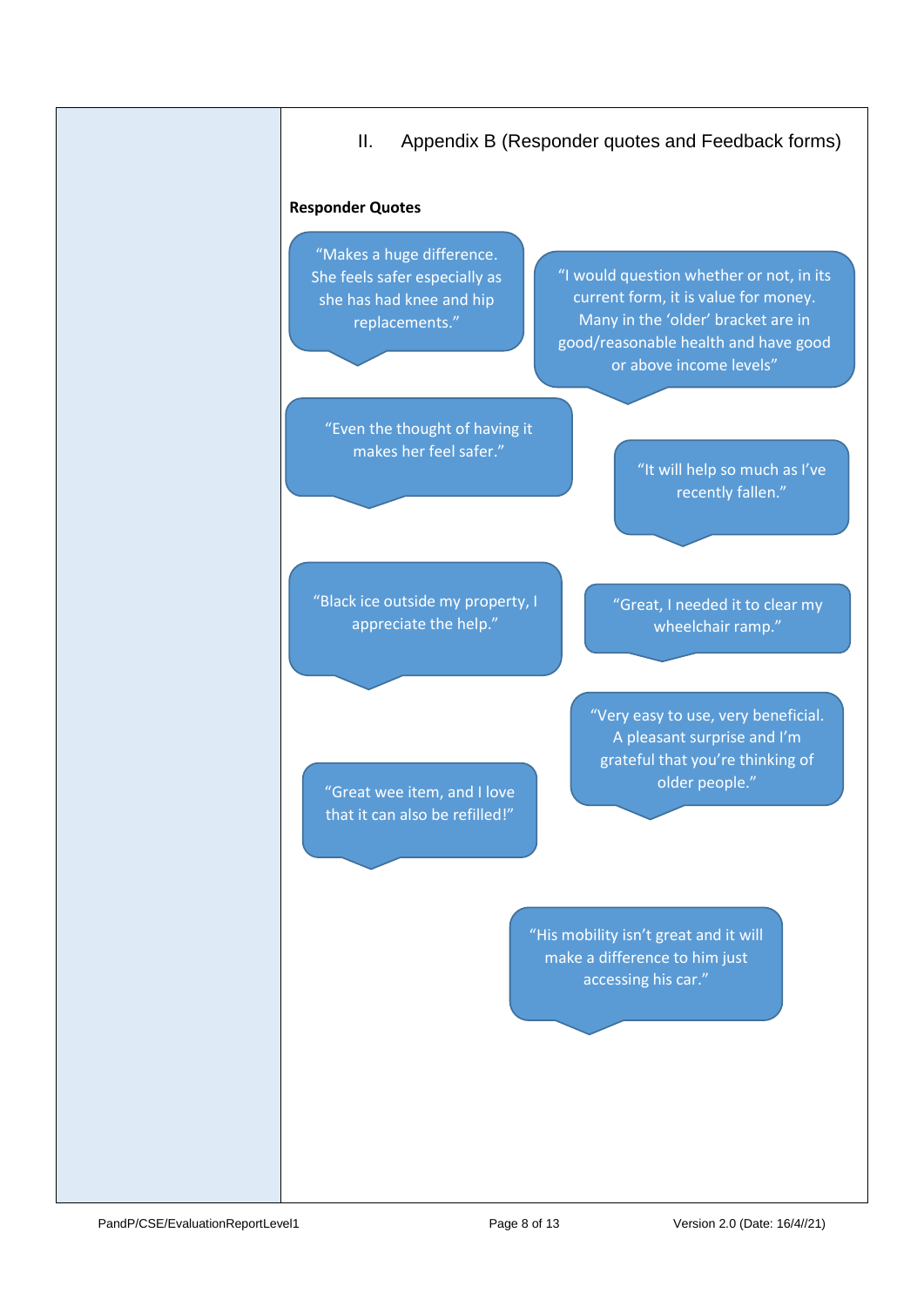# **Winter Salt Stick Feedback Form**

Safer South Lanarkshire's Unintentional Injuries group is a group made up of a range of public, third sector and first responder organisations which have a specific remit of assisting in preventing injuries in older adults.

With the winter here, the partnership wants to encourage older adults to take as many precautions as possible, to help them stay safely on their feet. The partnership thought that the refillable, recyclable and reusable Salt Sticks could provide one of many solution and we would like to gift you this.

We would be grateful if you could take a few moments to help us capture some more information from you regarding the incidences of and actions you may take in the prevention of falls.

|  |  | From which group did you receive your Salt Stick? |
|--|--|---------------------------------------------------|
|--|--|---------------------------------------------------|

| Did you receive a Salt Stick Last year? |                                                                        |
|-----------------------------------------|------------------------------------------------------------------------|
|                                         |                                                                        |
|                                         | If you received one last year, did you find it beneficial?             |
|                                         |                                                                        |
| Have you fallen in the last year?       |                                                                        |
|                                         |                                                                        |
|                                         | Will the Salt Stick improve your confidence?                           |
|                                         |                                                                        |
|                                         | Will you find the salt stick useful in the winter weather?             |
|                                         |                                                                        |
|                                         | Please feel free to add any comments that you have on this initiative. |
|                                         | Easy to use just the right amount dispensed by the stick               |
|                                         |                                                                        |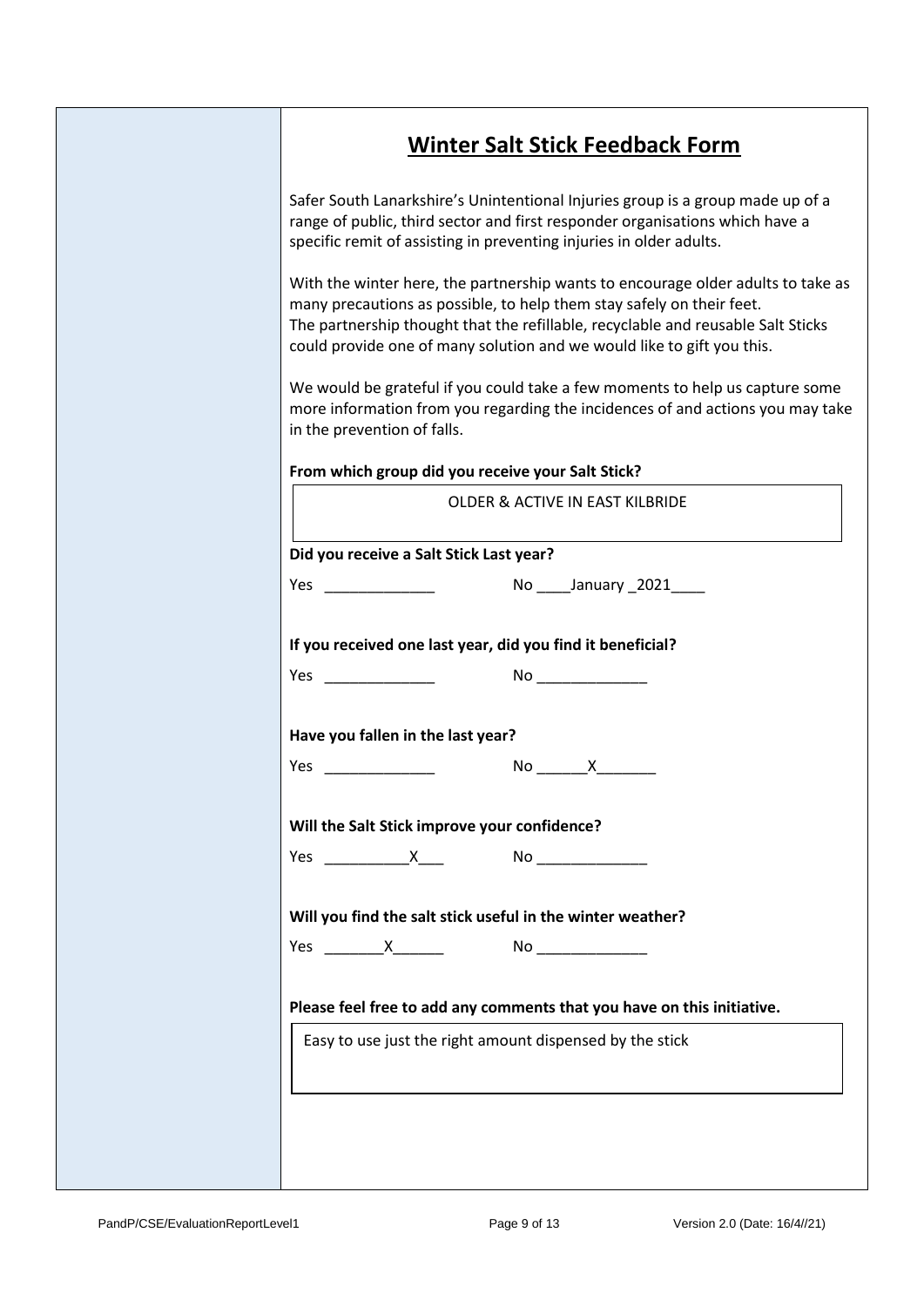# **Winter Salt Stick Feedback Form**

Safer South Lanarkshire's Unintentional Injuries group is a group made up of a range of public, third sector and first responder organisations which have a specific remit of assisting in preventing injuries in older adults.

With the winter here, the partnership wants to encourage older adults to take as many precautions as possible, to help them stay safely on their feet. The partnership thought that the refillable, recyclable and reusable Salt Sticks could provide one of many solution and we would like to gift you this.

We would be grateful if you could take a few moments to help us capture some more information from you regarding the incidences of and actions you may take in the prevention of falls.

| From which group did you receive your Salt Stick? |  |  |
|---------------------------------------------------|--|--|
|---------------------------------------------------|--|--|

| Did you receive a Salt Stick Last year? |                                                                                |
|-----------------------------------------|--------------------------------------------------------------------------------|
|                                         |                                                                                |
|                                         | If you received one last year, did you find it beneficial?                     |
| Yes                                     |                                                                                |
| Have you fallen in the last year?       |                                                                                |
|                                         |                                                                                |
|                                         | Will the Salt Stick improve your confidence?                                   |
|                                         | Will you find the salt stick useful in the winter weather?                     |
|                                         |                                                                                |
|                                         | Please feel free to add any comments that you have on this initiative.         |
|                                         | Very helpful especially as we live in an exposed area high up in East Kilbride |
|                                         |                                                                                |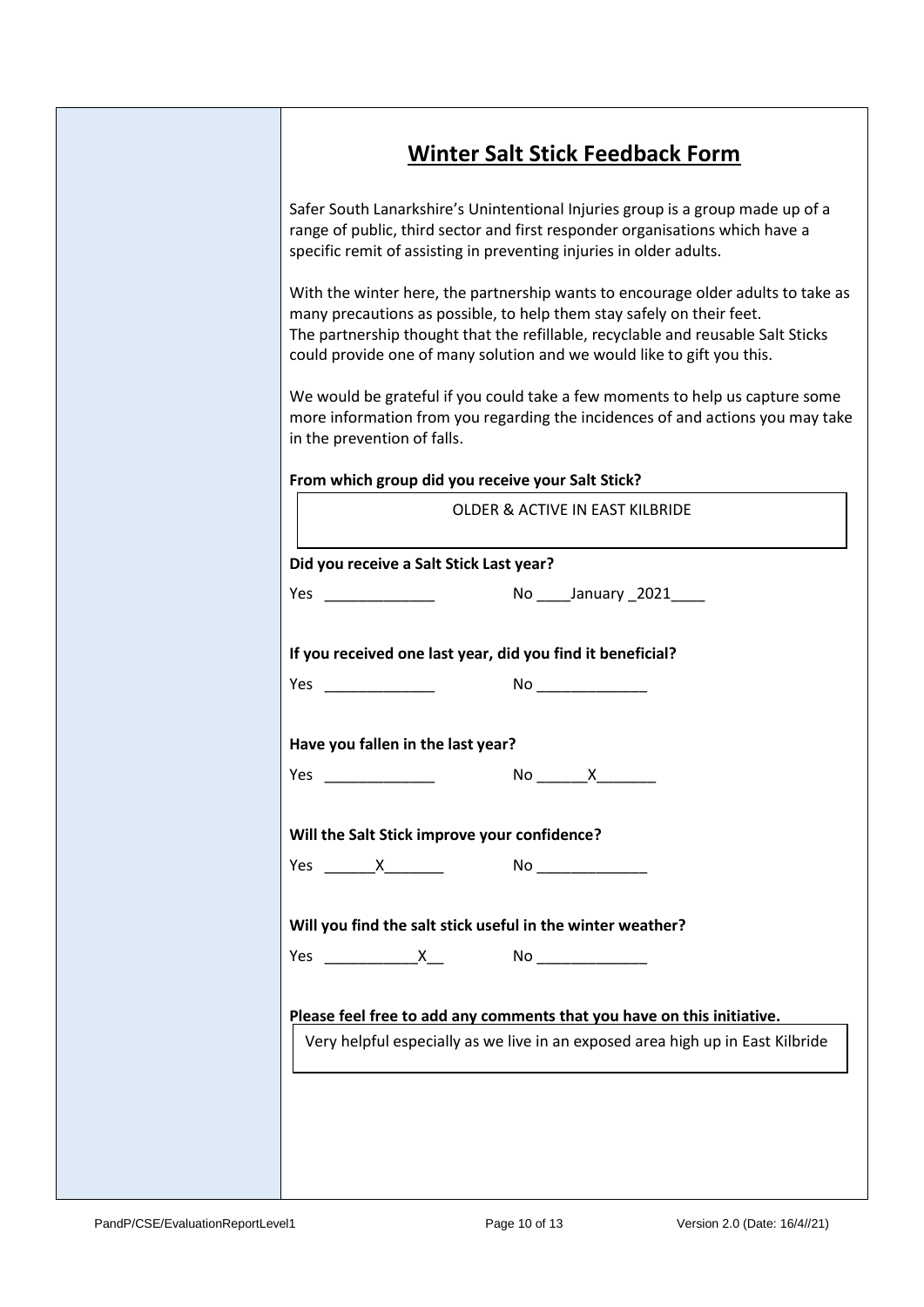# **Winter Salt Stick Campaign**

Safer South Lanarkshire's Unintentional Injuries group is a group made up of a range of public, third sector and first responder organisations which have a specific remit of assisting in preventing injuries in older adults.

With the winter here, the partnership wants to encourage older adults to take as many precautions as possible, to help them stay safely on their feet. The partnership thought that the refillable, recyclable and reusable Salt Sticks could provide one of many solution and we would like to gift you this.

We would be grateful if you could take a few moments to help us capture some more information from you regarding the incidences of and actions you may take in the prevention of falls.

| From which group did you receive your Salt Stick? |  |  |
|---------------------------------------------------|--|--|
|---------------------------------------------------|--|--|

| <b>Yes</b> and the set of the set of the set of the set of the set of the set of the set of the set of the set of the set of the set of the set of the set of the set of the set of the set of the set of the set of the set of the |                                          | No _____January _2021_____                                                     |  |
|-------------------------------------------------------------------------------------------------------------------------------------------------------------------------------------------------------------------------------------|------------------------------------------|--------------------------------------------------------------------------------|--|
| If you received one last year, did you find it beneficial?                                                                                                                                                                          |                                          |                                                                                |  |
| Yes                                                                                                                                                                                                                                 | $\mathsf{No} \xrightarrow{\hspace{3em}}$ |                                                                                |  |
| Have you fallen in the last year?                                                                                                                                                                                                   |                                          |                                                                                |  |
| Yes X                                                                                                                                                                                                                               | $\mathsf{No} \_\_\_\_\_\_\_\$            |                                                                                |  |
| Will the Salt Stick improve your confidence?                                                                                                                                                                                        |                                          |                                                                                |  |
| Yes X                                                                                                                                                                                                                               | $\mathsf{No} \_\_$                       |                                                                                |  |
| Will you find the salt stick useful in the winter weather?                                                                                                                                                                          |                                          |                                                                                |  |
| Yes X                                                                                                                                                                                                                               | $\mathsf{No} \_\_$                       |                                                                                |  |
|                                                                                                                                                                                                                                     |                                          | Please feel free to add any comments that you have on this initiative.         |  |
| carers slipping on the ice                                                                                                                                                                                                          |                                          | Having my path free of ice makes it easier for me to get out and also prevents |  |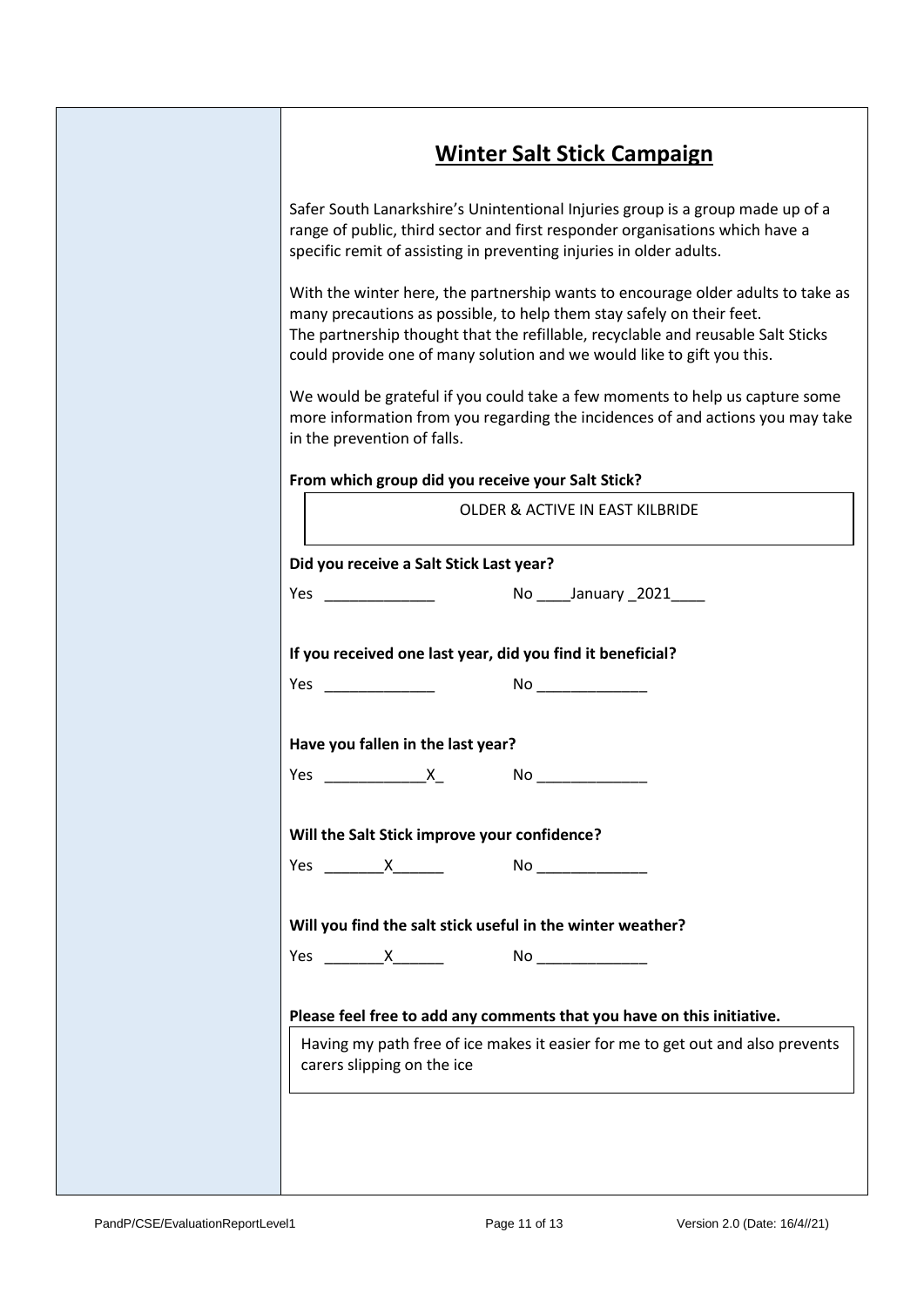## III. Appendix C (Quantative data)

*It should be noted that over 1600 salt sticks where distributed, however not every household completed the feedback form. This has been noted and is an area for improvement in next year's initiative.*